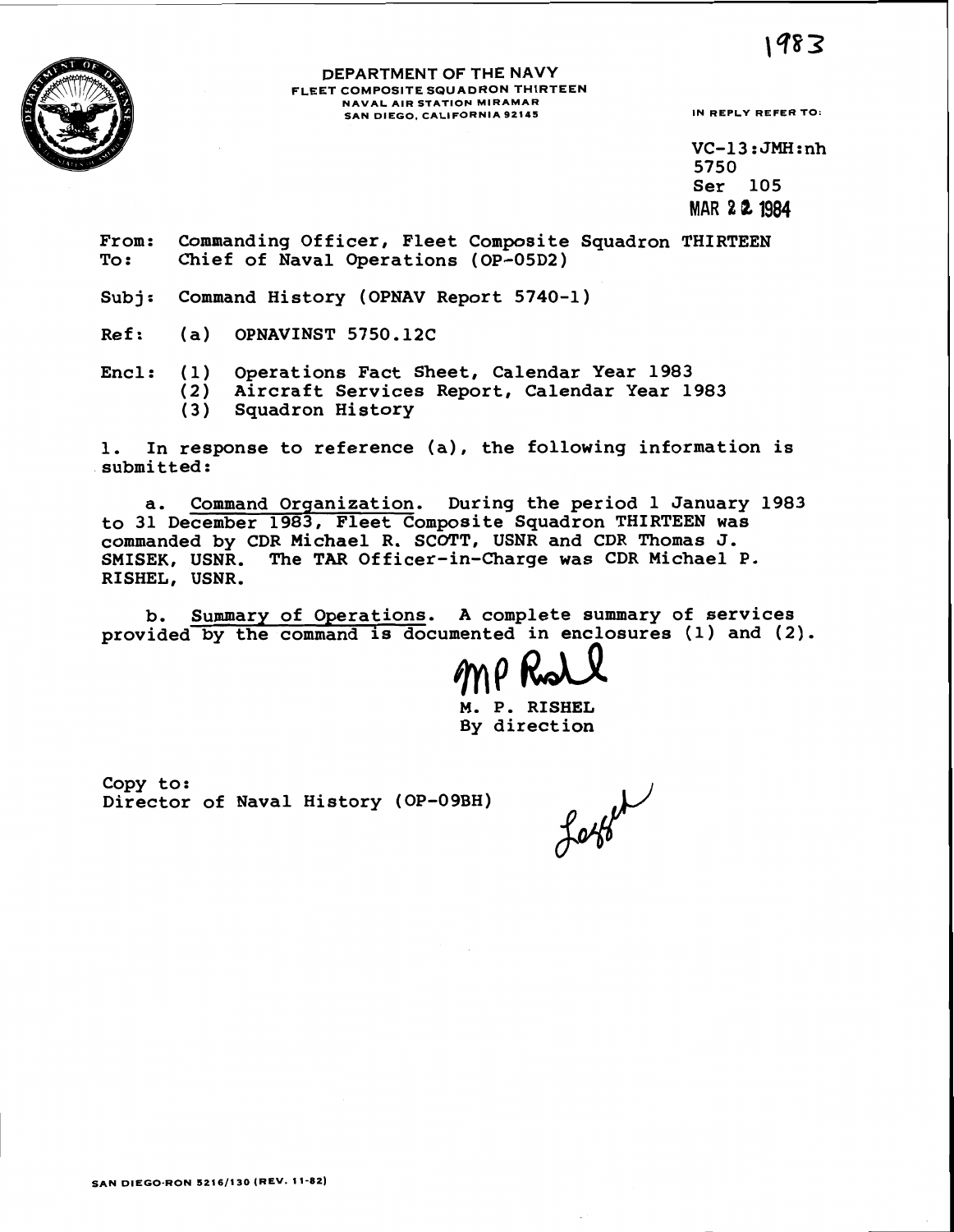## **OPERATONS FACT SHEET CALENDER YEAR 1983**

**OPERATIONS 1** JAN **<sup>83</sup>**- **31 DEC 83** 

- **I. Flew 3,742 hours 100% of program**
- **11. 2,544 Sorties**
- **111. 81% of flight hours in support of 48 major surface combatants and 34 squadrons of the Navy, Air Force and Marines (Active and Reserve).**
- **IV. 43% of flight hours in direct support of Naval Reserve training and readiness.**
- **V. Surpassed a milestone of 25,000 accident free hours.**
- **IV. Detachments: 14 DETS, 815 Hours, 635 Sorties, 27% of service hours.**

| <b>LOCATION</b>    | <b>DATES</b>    | <b>MISSION/HOST</b> | FLT. HRS./SORTIES |
|--------------------|-----------------|---------------------|-------------------|
| NELLIS AFB         | <b>23-29JAN</b> | DACT/57 FWW         | 35/31             |
| <b>MCAS YUMA</b>   | $30JAN - 4FEB$  | $DACT/VF-302$       | 45/47             |
| <b>NAS FALLON</b>  | $26FEB - 8MAR$  | DACT/CVW-9          | 60/60             |
| <b>NELLIS AFB</b>  | $3-8APR$        | $DACT/57$ FWW       | 55/44             |
| <b>NAS FALLON</b>  | $25APR - 6MAY$  | DACT/CVW-30         | 89/63             |
| <b>NAS FALLON</b>  | <b>5-17JUN</b>  | $DACT/CVW-2$        | 101/61            |
| NAS EL CENTRO      | <b>5-21JUL</b>  | A-A GUNS/VF-114     | $90 - 58$         |
| <b>NAS DALLAS</b>  | <b>17-22JUL</b> | DACT/VF-1170        | 70/44             |
| NAF EL CENTRO      | $22AUG - 2SEP$  | A-A GUNS/VF-1/2     | 53/57             |
| TYNDALL AFB        | <b>5-9SEP</b>   | $DACT/VF-202$       | 31/26             |
| <b>NELLIS AFB</b>  | 6-16SEP         | $DACT/57$ FWW       | 40/37             |
| <b>NAS FALLON</b>  | <b>19-23SEP</b> | $DACT/CVW-11$       | 65/52             |
| NAS KEY WEST       | <b>2-80CT</b>   | $DACT/VF-201$       | 49/32             |
| <b>NAS LEMOORE</b> | $3-110CT$       | A-A GUNS/VFA-125    | 32/23             |
|                    |                 |                     |                   |

**Enclosure (1)**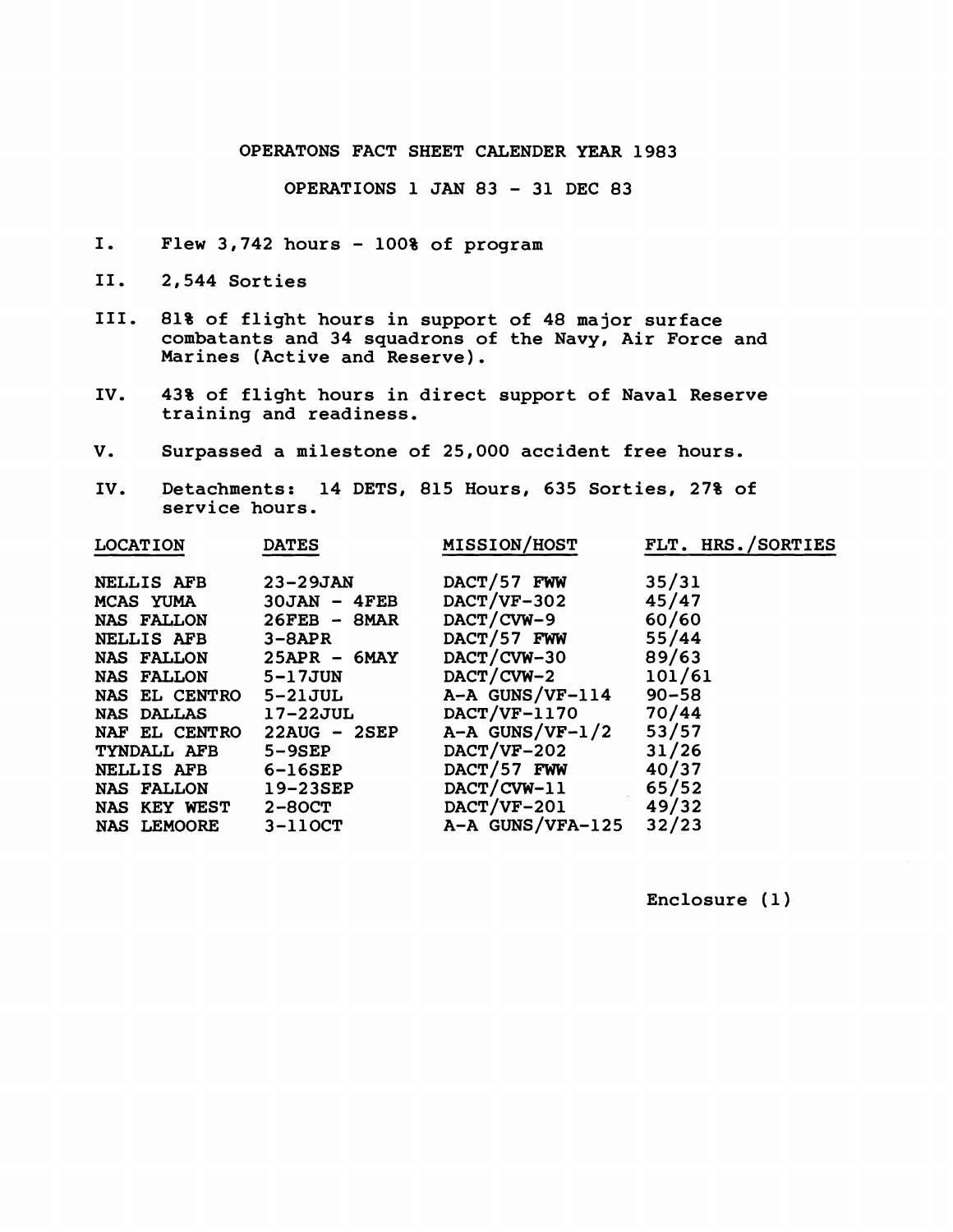

#### DEPARTMENT OF THE NAVY FLEET COMPOSITE SO HADRON THIRTEEN NAVAL AIR STATION MIRAMAR SAN DIEGO, CALIFORNIA 92145

MY FALE COPY

IN REPLY REFER TO L'  $VC-13:RTB:sw$ 5312 Ser  $(61)$ JAN 0 3 1984

Commanding Officer, Fleet Composite Squadron THIRTEEN From: Commander, Fleet Logistics Support Wing To:

 $Subi:$ Aircraft Services and Personnel Augmentation Report (Report Symbol CNAVRESINST 5312.5B)

 $Ref:$ (a) CNAVRESINST  $5312.5B$ 

1. In accordance with reference (a), VC-13 Aircraft Services for 1st Quarter FY-84 is submitted:

| <b>ACTIVITY</b>     | <b>SORTIES</b> | <b>HOURS</b> | <b>SERVICES</b> |
|---------------------|----------------|--------------|-----------------|
| USS STANDLEY        | 05             | 9.2          | TDU             |
| USS INGERSOLL       | 01             | 2.3          | TDU             |
| USS CROMMELIN       | 01             | 2.2          | TDU             |
| USS COPELAND        | 01             | 1.6          | TDU             |
| USS JOHN YOUNG      | 03             | 6.0          | TDU             |
| USS BERKLEY         | 02             | 4.1          | TDU             |
| USS CALIFORNIA      | 01             | 2.3          | TDU             |
| USS PULLER          | 01             | 1.7          | TDU             |
| USS O'BRIEN         | 02             | 3,9          | TDU             |
| USS ENTERPRISE      | 01             | 2.0          | TDU             |
| <b>USS GRIDLEY</b>  | 01             | 2.3          | TDU             |
| USS WILSON          | 01             | 1.8          | TDU             |
| USS SHERMAN         | 02             | 4.5          | TDU             |
| USS BEILEAU WOOD    | 01             | 2.5          | TDU             |
| USS OKINAWA         | 01             | 2.0          | TDU             |
| VF-201 KEY WEST DET | 32             | 48.6         | <b>DACT</b>     |
| $VF-124$            | 07             | 9.0          | <b>DACT</b>     |
| VF-302              | 40             | 48.0         | <b>DACT</b>     |
| VF-301              | 34             | 45.0         | <b>DACT</b>     |
| VF-114              | 05             | 5.6          | <b>DACT</b>     |
| TOPGUN              | 04             | 4.9          | DACT            |
| VF-202              | 30             | 37.3         | <b>DACT</b>     |
| $VF-213$            | 04             | 5.8          | <b>DACT</b>     |
| $VF-51$             | 03             | 3.5          | <b>DACT</b>     |
| $VF-2$              | 02             | 2.6          | <b>DACT</b>     |
| VF-301/302          | 04             | 5.0          | <b>DACT</b>     |
| VF-201/202          | 01             | 1.3          | <b>DACT</b>     |
| VF-125 LEMOORE DET  | 24             | 34.2         | <b>BANNER</b>   |
| $VX-5$              | 03             | 2.4          | <b>BANNER</b>   |
| $CW-2$              | 06             | 11.1         | <b>BANNER</b>   |
| $VF-124$            | 24<br>$\cdot$  | 46.1         | <b>BANNER</b>   |
| $CW-11$             | 02             | 4.8          | <b>BANNER</b>   |
| VA-305              | 02             | 4.0          | <b>BANNER</b>   |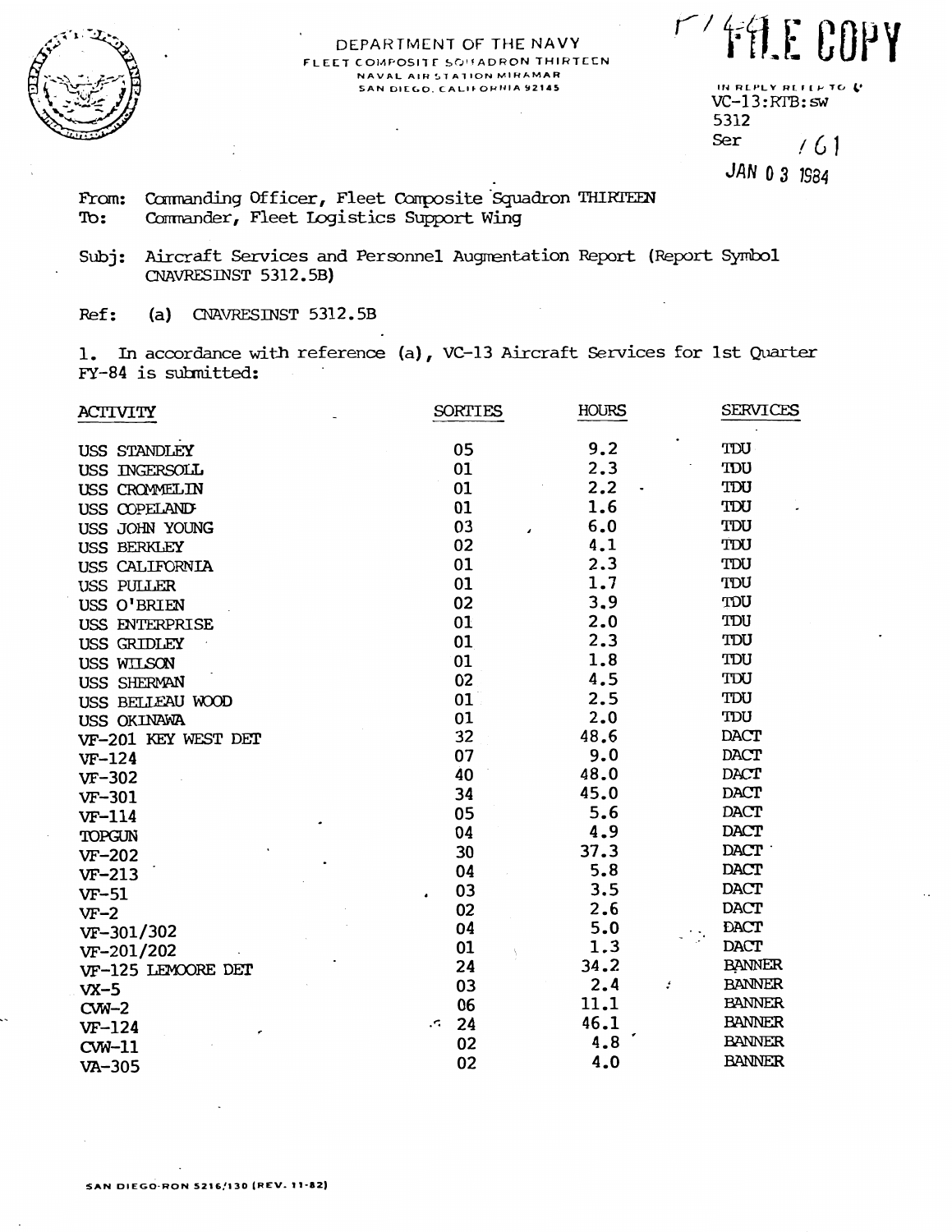| $VF-124$       | 21.0           |
|----------------|----------------|
| 13             | DART           |
| $CW-11$        | 1.8            |
| 01             | DART           |
| TOPGUN         | 10.6           |
| 06             | ALPHA STRIKE   |
| $CW-30$        | 1.1            |
| 01             | ALPHA STRIKE   |
| <b>COMFIT</b>  | 131.8          |
| 61             | <b>READIEX</b> |
| <b>COMFIT</b>  | 3.2            |
| 02             | HEY RUBE       |
| KERNAL USHER   | 4.0            |
| 02             | <b>COMFIT</b>  |
| $VF-301$       | 10.2           |
| 07             | <b>COMPEX</b>  |
| $VA-303$       | 7.3            |
| 05             | FLT HR SUPPLY  |
| VARSITY PLAYER | 4.0            |
| 02             | <b>CNAVRES</b> |

 $2.$ Total hours flown in 1st quarter: 785.9

 $\overline{1}$ 

Total service hours flown in 1st quarter:  $3.$ 562.6

Total sorties flown in 1st quarter:  $4.$ 518

Total FITWING hours flown in 1st quarter: 5. 351.9

6. Total FITWING sorties flown in 1st quarter: , 194

 $7.$ Percent of service hours to total hours: 72%

R.T. BOYD

By direction

Copy to:

COMNAVAIRESFOR NAVAIRES SAN DIEGO COMFITAEWNINGPAC (Code 314) NAVAIRESCEN MIRAMAR COMFLELOGSUPPWING (Code 31)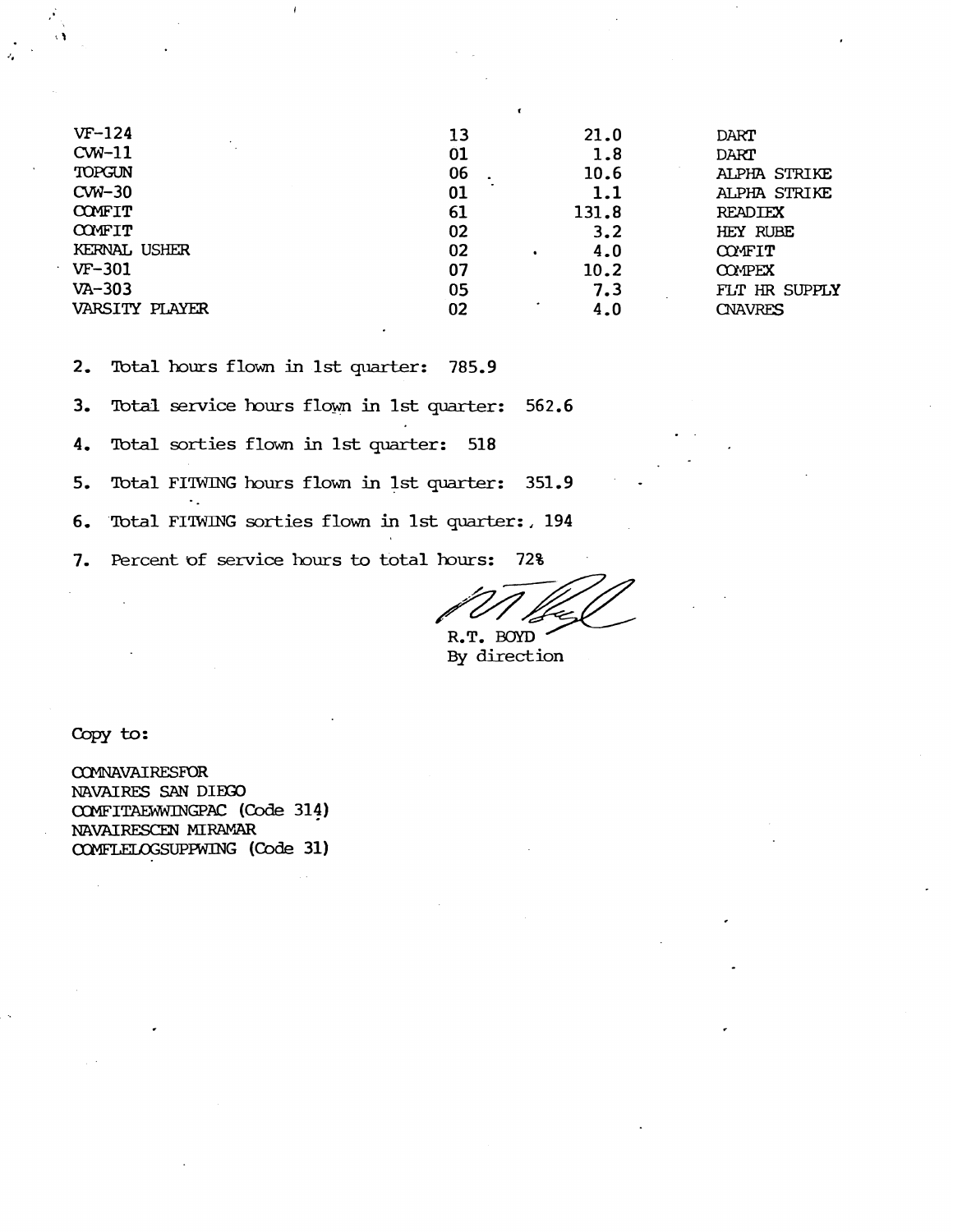

#### DEPARTMENT **OF** THE **NAVY FLEET COMPOSITE SOUADRON THIRTEEN NAVAL AIR STATION MIRAMAR**  SAN DIEGO, CALIFORNIA 92145 **IN HEPLY REFER TO:**

**VC-13:VAM:bdi**  5312 189 Ser APR 5 1983

**From:.** Commanding Officer **To:** Commander, Reserve Tactical Support Wing

Subj: Aircraft Services and Personnel Augmentation Report (Report Symbol CNAVRES **5** 312.5B)

Ref: **(a)** CNAVRESINST 5312. **SB** 

1, **In** accordance with reference **(a),** VC-13 Aircraft Services for 2nd Quarter **FY-83** is submitted:

| ACTIVITY                | <b>SORTIES</b>                          | <b>HOURS</b> | <b>SERVICES</b> |
|-------------------------|-----------------------------------------|--------------|-----------------|
|                         | 14                                      | 14.5         | <b>DACT</b>     |
| $\cdot$ VF-302/Yuma Det | 93                                      | 109.0        | <b>DACT</b>     |
| $vr - 302$              | 30                                      | 38.3         | <b>DACT</b>     |
| $VF-301$                | 91                                      | 135.6        | <b>DACT</b>     |
| $VF-124$                | $\boldsymbol{4}$                        | 6.1          | <b>DACT</b>     |
| $VF-2$                  | 43                                      | 57.6         | DACT            |
| $CVM-9$                 | 17                                      | 22.7         | <b>DACT</b>     |
| $VF-24$                 | 5                                       | 9.0          | <b>DACT</b>     |
| <b>NFWS</b>             | 6                                       | 7.4          | <b>DACT</b>     |
| $VF-154$                | $\overline{\mathbf{c}}$                 | 2.6          | <b>DACT</b>     |
| $VF-21$                 | 13                                      | 17.4         | <b>DACT</b>     |
| $VF-211$                | 5                                       | 5.0          | <b>DACT</b>     |
| $VF-126$                | 39                                      | 34.5         | <b>DACT</b>     |
| 57th FWW                | 61                                      | 92.7         | <b>DACT</b>     |
| $V_{\rm F}$ – 202       | 9                                       | 11.6         | <b>DACT</b>     |
| $VF-201$                | 14                                      | 26.6         | <b>BANNER</b>   |
| $VF-124$                | 20                                      | 35.7         | <b>BANNER</b>   |
| $VFA-125$               | 5                                       | 7.4          | <b>BANNER</b>   |
| $VF-1$                  | 20                                      | 34.8         | <b>BANNER</b>   |
| $VF-24$                 | 11                                      | 19.1         | <b>BANNER</b>   |
| $VF-211$                | $\mathbf{I}$                            | $\cdot^8$    | <b>BANNER</b>   |
| $VF-2$                  | $\cdot$ 2                               | 5.0          | <b>BANNER</b>   |
| VA-204                  |                                         | 23.7         | <b>DART</b>     |
| $VF-124$                | 15                                      | 4.1          | TDU             |
| PMTC                    | $\overline{\mathbf{2}}$                 | 2.0          | TDU             |
| USS ROBINSON            | $\mathbf{I}$<br>6                       | 11.4         | TDU             |
| USS NEW JERSEY          | 3                                       | 5.8          | TDU             |
| USS CHANDLER            | 3                                       | 5.1          | TDU             |
| USS KITTY HAWK          |                                         | 4.0          | <b>TDU</b>      |
| USS RAY                 | $\mathbf{2}$<br>$\overline{\mathbf{c}}$ | 3.3          |                 |
| USS TISDALE             |                                         |              | TDU             |
| <b>CFAWP</b>            | $\mathbf{1}$                            | 2.0          | TDU             |
| USS CORAL SEA           | $\mathbf{2}$                            | 3.6          | TDU             |
| USS CALLAGHAN           | 3                                       | 5.8          | <b>TDU</b>      |
| USS MOORE               | ı                                       | 2.0          | TDU             |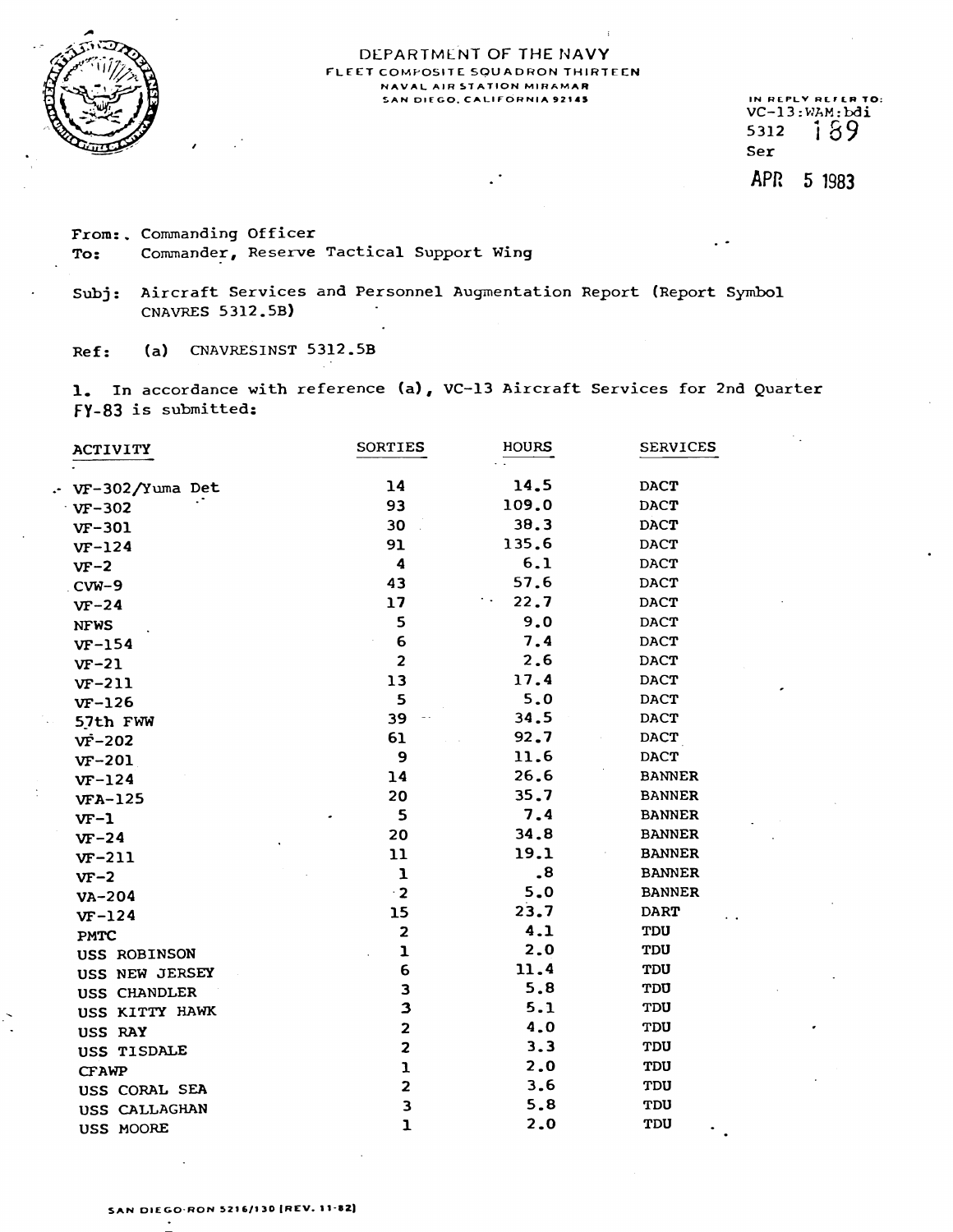| USS FLETCHER  |                | 2.0              | TDU            |
|---------------|----------------|------------------|----------------|
| USS TARANA    |                | $2^{\prime}$ . 0 | <b>TDU</b>     |
| USS BAGLEY    |                | 2.0              | TDU            |
| USS HORNE     |                | 2.1              | <b>TDU</b>     |
| USS INGERSOLL | 3              | 5.5              | TDU            |
| USS CAMDEN    | $\mathbf{z}$   | $-4.1$           | TDU            |
| USS COOK      |                | 2.0              | TDU            |
| USS RAMSEY    |                | 2.2              | <b>TDU</b>     |
| USS BARBEY    | ı              | 1.5              | TDU            |
| <b>CFAWP</b>  | 17             | 23.7             | KERNAL BLITZ   |
| USS RANGER    | 4              | 6, 4             | RAID           |
| <b>CFAWP</b>  | 10             | 16.5             | RAID 7         |
| CFAWP         | 7              | 14.0             | HEY RUBE       |
| VAW-1285      | $\overline{2}$ | 4.3              | AIC            |
| <b>VAW-88</b> |                | 1.5              | PHOTO          |
| PMTC          | 9              | 14.2             | $AQM-37$       |
| $PMTC(VF-24)$ | ı              | 2.3              | $AQM-37$       |
| USS HEWITT    | 3              | 4.4              | <b>TRACKEX</b> |
| PMTC          | 4              | 7.1              | <b>TRACKEX</b> |

2. Total hours flown 2nd quarter FY-83: 1079.4

3. Total service hours flown 2nd quarter: 893.3

**4.** Total sorties flown 2nd quarter: 722

5. Total FITWING hours flown 2nd quarter: .583.4

6. Total FITWING sorties flown in 2nd quarter: 367

7. Percent of service hours to total hours: 82%

W. A. MILES By direction

Copy to: COMNAVAIRESFOR NARU NORTH ISLAND COMNAVAIRPAC (Code 02) \ COMFITAEWWINGPAC (Code 31) NAVA I RESCEN MI **RAMAR**  COMRESTACSUPPWING (Code 31)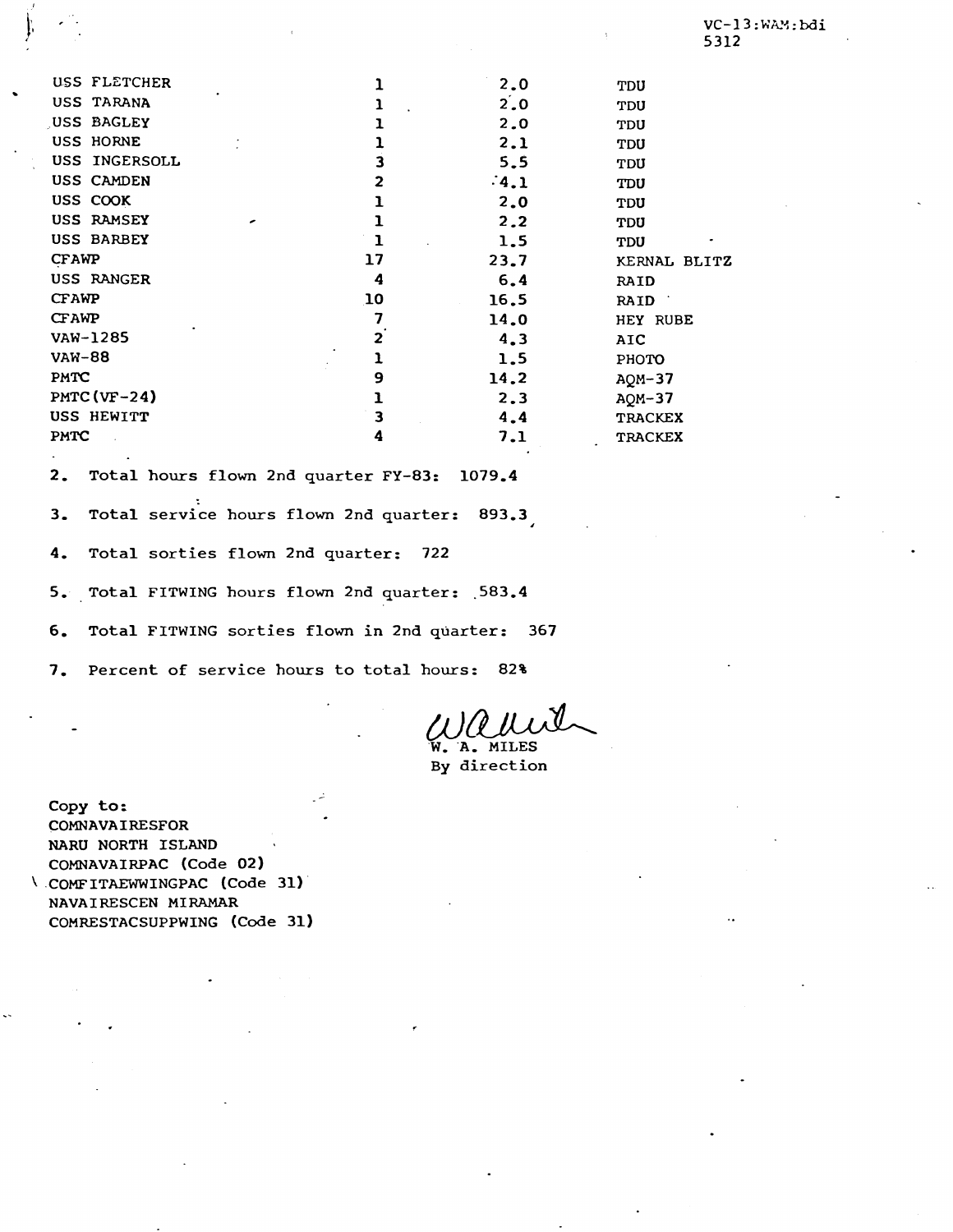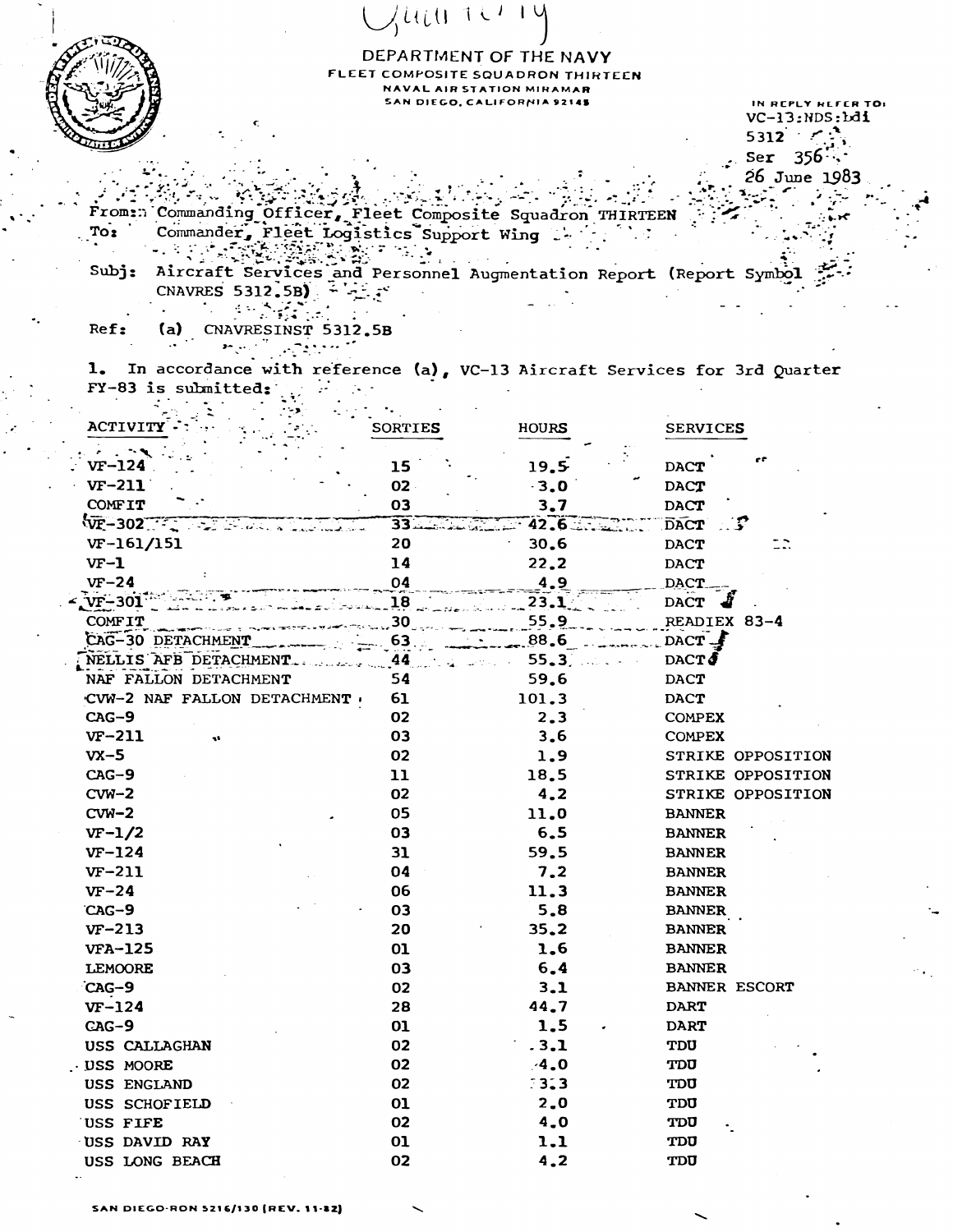| USS BERKELEY         | 01 | 2.1              | TDU              |  |
|----------------------|----|------------------|------------------|--|
| USS STEIN            | 01 | 2.0              | <b>TDU</b><br>۰. |  |
| USS NEW JERSEY       | 02 | 3,6<br>$\bullet$ | <b>TDU</b>       |  |
| <b>USS WABASH</b>    | 02 | 3.7              | TDU              |  |
| USS FLETCHER         | 01 | 2.3              | TDU              |  |
| HMCS SASKATCHEWAN    | 01 | 2.3              | TDU              |  |
| USS MCCORMICK        | 01 | 2,5              | TDU              |  |
| USS STODDART/SHIELDS | 01 | 2,2              | <b>TDU</b>       |  |
| USS BAGLEY           | 01 | 2.0              | TDU              |  |
| USS KITTY HAWK       | 01 | 2, 2             | <b>TDU</b>       |  |
| PMTC                 | 01 | 1.7              | TDU              |  |
| USS KITTY HAWK       | 01 | 1.4              | <b>RAID</b>      |  |
| USS RANGER           | 01 | 2.0              | RAID             |  |
| $VF-211$             | 02 | 4.0              | AQM              |  |
| PMTC                 | 02 | 2,4              | AQM              |  |
| <b>COMFIT</b>        | 01 | 1.2              | TRACKING         |  |
| COMFIT.              | 02 | 2.9              | <b>TANKER</b>    |  |
| <b>COMFIT</b>        | 04 | 5.7              | MIDDIE FAM       |  |
| <b>COMFIT</b>        | 01 | 1.0              | PHOTO            |  |
|                      |    |                  |                  |  |

 $2.$ Total hours flown 3rd quarter: 969.2

Total service hours flown 3rd quarter:  $3.$ 791.7

 $4.$ Total sorties flown 3rd quarter: 639

 $\overline{\phantom{a}}$ 

Total FITWING hours flown 3rd quarter: 577.8  $5<sub>o</sub>$ 

Total FITWING sorties flown in 3rd quarter: 355.0  $6.$ 

Percent of service hours to total hours: 82%  $7.$ 

N. P. RISHEL By direction

Copy to: COMNAVAIRESFOR HARY NORTH ISLAND NAUAIRES SAN DIEGO COMNAVAIRPAC (Code 02) COMFITAEWWINGPAC (Code 31) NAVAIRESCEN MIRAMAR COMFLELOGSUPPWING (Code 31)

 $\ddot{\phantom{a}}$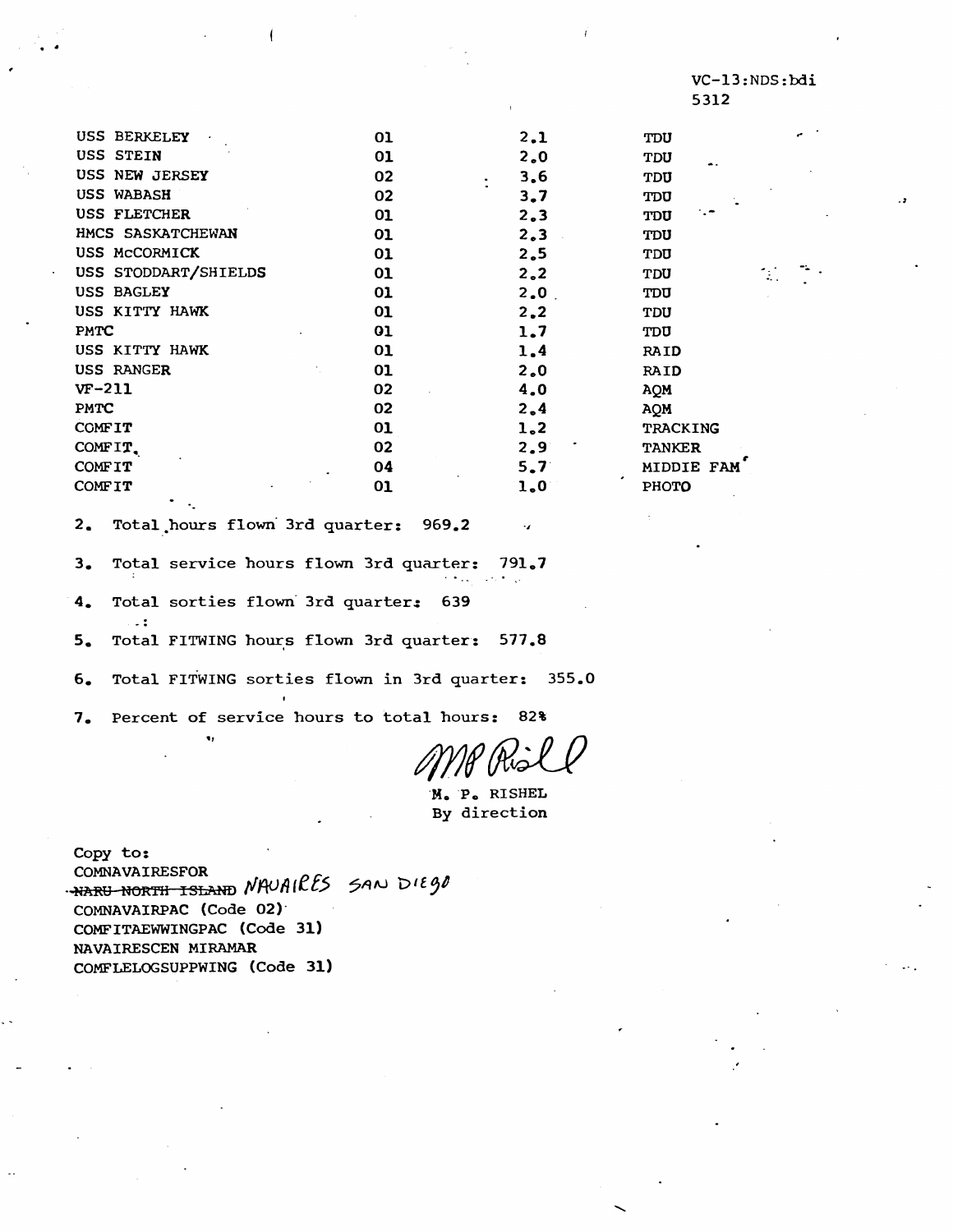<u>{</u> vo-13:00: Ex  $5312$ Ser 567 OCT 5 1933 Comanding Officer, Fleet Composite Squadron THIRTEEN From:

Commander, Fleet Logistics Support Wing To:

Aircraft Services and Personnel Auguentation Report (Report Symbol  $Subj:$ CIENFESTIGT 5312.5B)

(a)  $C$  AVRESINST 5312.5B Ref:

1. In accordance with reference (a), VC-13 Aircraft Services for 4th Quarter FY-83 is submitted:

| ACTIVITY                         | <b>SORTIES</b> | <b>HOURS</b> | <b>SERVICES</b>    |
|----------------------------------|----------------|--------------|--------------------|
| R VYF-1170 NAS DALLAS DET        | 52             | 79.9.        | DACT               |
| $\sqrt{v}$ F-213                 | 02             | 2.8          | <b>DACT</b>        |
| $\sqrt{r-124}$                   | 105            | 125.3        | <b>DACT</b>        |
| $\sqrt{yr}$ -301                 | 26             | 31.7         | <b>DACT</b>        |
| R<br>C<br>$\sqrt{\text{VF}-302}$ | 38.            | 45.1         | <b>DACT</b>        |
| $\sqrt{v_{\text{F}-2}}$          | 01             | 1.2          | <b>DACT</b>        |
| TOPGUN                           | 01             | 1.8          | <b>DACT</b>        |
| COMFIT                           | 03             | 5.2          | AIC                |
| RUTH CONTROL                     | 01             | 2.0          | AIC                |
| $VF-1$                           | 07             | 9.7          | <b>COMPEX</b>      |
| COMFIT                           | 26             | 43.0         | READY-EX           |
| U.S.S. ENGLAND                   | 01             | 1.3          | READY-EX           |
| U.S.S. LONG BEACH                | 02             | 3.6          | READY-EX           |
| $VAQ-33$                         | 03             | 5.0          | HEY RUBE           |
| TOPGUN                           | 07             | 10.7         | <b>BANNER</b>      |
| VF-114 EL CENTRO DET             | 62             | 97.0         | <b>EANNER</b>      |
| $-$ VF-124                       | 30             | 54.3         | <b>EANNER</b>      |
| $VF-2$                           | 05             | 7.9          | <b>BANNER</b>      |
| VF-1/2 EL CENTRO DET             | 57             | 53.1         | <b>BANNER</b>      |
| $CAG-2$                          | 02             | 3.0          | <b>BANNER</b>      |
| $VF-1$                           | 07             | 12.0         | <b>BANNER</b>      |
| $CW-2$                           | 02             | 3.9          | <b>BANNER</b>      |
| $VF-124$                         | 16.            | 25.0         | DART               |
| CAG-2                            | 02             | 3.5          | <b>DART</b>        |
| $VF-124$                         | 01             | 1.5          | <b>WEATHER REC</b> |
| COMFIT                           | 01             | 1.1          | FLY BY             |
| COMFIT                           | 05             | 5.7          | MIDSHIPMAN         |
| COMFIT                           | 01             | 2.8          | - TDU              |
| $-$ PMTC                         | 01             | 2.3          | TDU                |
| U.S.S. OLDENDORF                 | 01             | 2.0          | TDU                |
| U.S.S. HALSEY                    | 03             | 5.1          | <b>UCT</b>         |
| U.S.S. CHANDLER                  | 02             | 4.3          | TDU                |
| U.S.S. ROANOKE                   | 03             | 5.0          | <b>UGT</b>         |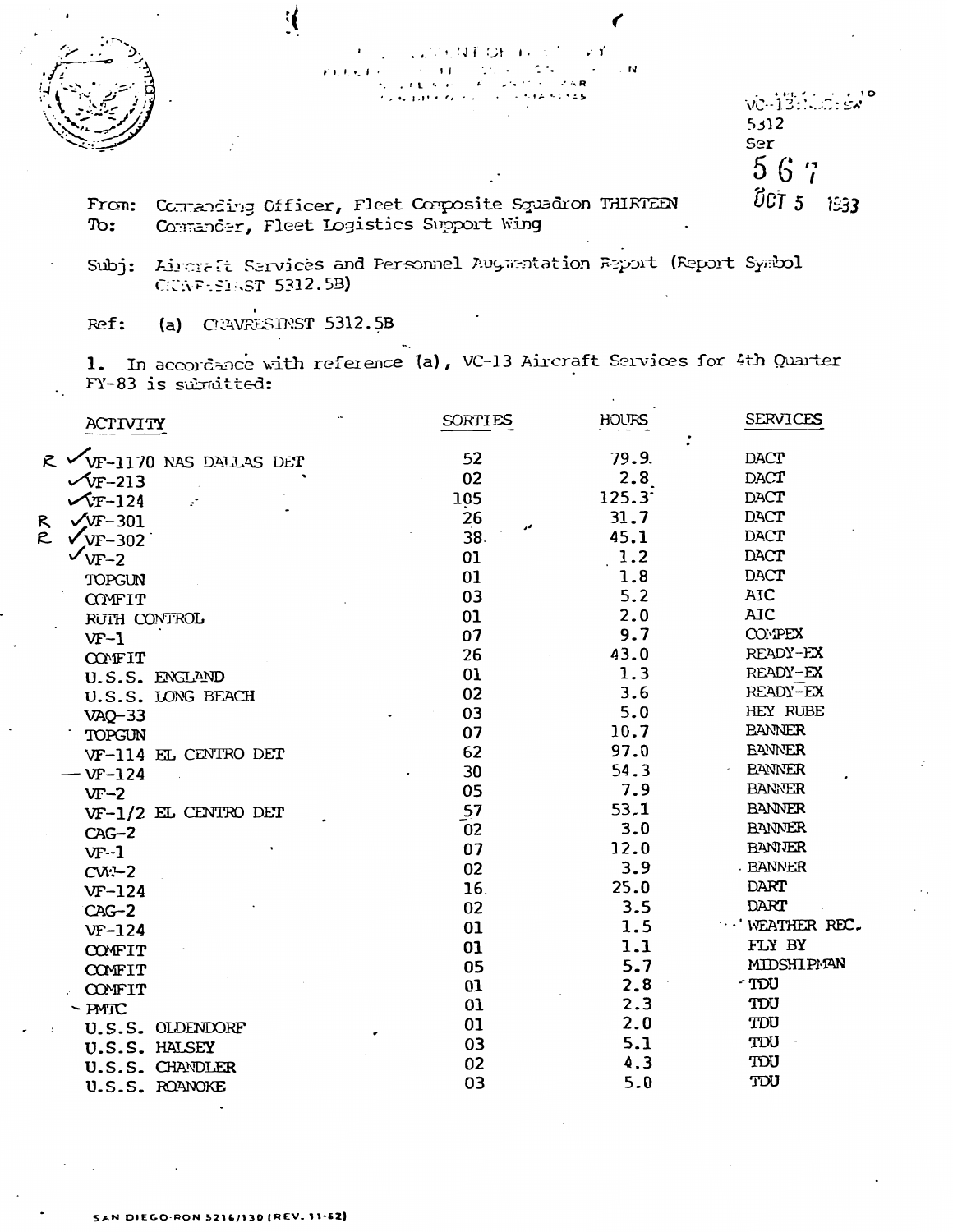# VC-13:1FS: sx  $5312$

| $\int_{\text{U.S.S. JÆREIT}}$ | 01 | 2.0            | <b>TDU</b> |
|-------------------------------|----|----------------|------------|
|                               | 01 | $\mathbf{2.0}$ | 'TDU       |
| U.S.S. WILSON                 | 01 | 2.0            | TDU        |
| $\sim$ VF-202 TYNDALL DET     | 23 | 31.2           | ACM        |
| $\mathcal{L}$ F-4 NELLIS DET  | 39 | 38.6           | ACM        |
| CW-11 FALLON DET              | 49 | 64.6           | ACM        |
|                               |    |                |            |

 $2.$ Total hours flown in 4th quarter: 907.2

Total service hours flown in 4th quarter:  $798.2$  $3.$ 

 $4.$ Total sorties flown in 4th quarter:  $665...$ 

Total FITNING hours flown in 4th quarter:  $55855$   $\frac{132}{571}$ , 7 5.

6. Total FITWING sorties flown in 4th quarter: 417

Percent of service hours to total hours:  $\frac{1}{276}$  $7.$ 

 $188%$ N. D. SHAFFER

By direction

Copy to: CONNAVAIRESFOR NAVAIRES SAN DIEGO **COMMAIRPAC (COJE UZT** COMFITAEWINGPAC (Code 314) NAVAIRESCEN MIRAMAR COMFLELOGSUPPWING (Code 31)